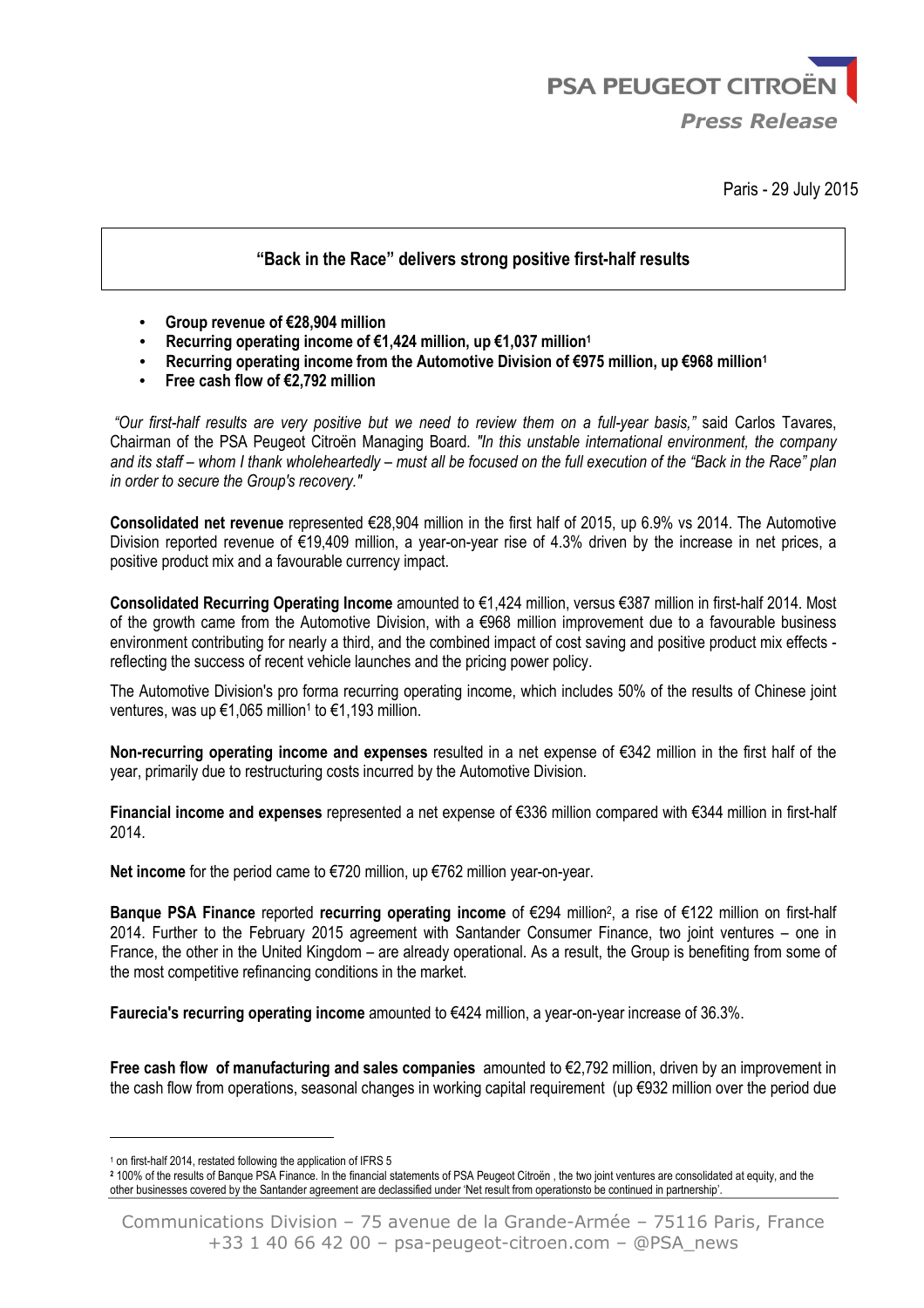**PSA PEUGEOT CITRO** 

to high production in Europe in May-June 2015) and dividends paid from DPCA and Banque PSA Finance during the first half.

Excluding €321 million restructuring expenses and €331 million exceptional income, **operating free cash flow** for the period came to  $\epsilon$ 2,782 million.

Total inventory at end-June 2015, including independent dealers, stood at 391,000 vehicles, 16,000 fewer than at end-June 2014.

**The manufacturing and sales companies' net financial position** at 30 June 2015 was a positive €3,562 million, up €3,014 million vs 31 December 2014. Aside from free cash flow generation, the improvement was notably attributable to the exercise of stock warrants for a total of €120 million.

### **Market Outlook**

In 2015 the Group expects automotive demand to expand by 6% in Europe and approximately 3% in China but to contract by around 15% in Latin America and 35% in Russia.

### **Operational Outlook**

The Group aims to generate operating free cash flow of around €2 billion over the period 2015-2017. It is also targeting an operating margin<sup>3</sup> of 2% in 2018 for the Automotive division, with the objective of reaching 5% over the period of the next medium-term plan, covering 2019-2023.

#### **Contacts**

 $\overline{\phantom{a}}$ 

| Media Relations               |                       | <b>Investor Relations</b> |                      |  |  |  |
|-------------------------------|-----------------------|---------------------------|----------------------|--|--|--|
| Jean-Baptiste Thomas          | +33 (0) 1 40 66 47 59 | Frédéric Brunet           | +33 (0) 140 66 42 59 |  |  |  |
| jean-baptiste.thomas@mpsa.com |                       | frederic.brunet@mpsa.com  |                      |  |  |  |

### **Financial calendar**

• 26 October 2015: Third-quarter 2015 revenues

*The PSA Peugeot Citroën Group's consolidated financial statements at 30 June 2015 were approved by the Managing Board on 23 July 2015 and reviewed by the Supervisory Board on 28 July 2015. The Group's Statutory Auditors have performed their review of the financial statements and are currently issuing their report on the interim financial information.* 

### *About PSA Peugeot Citroën*

*With its three world-renowned brands, Peugeot, Citroën and DS, PSA Peugeot Citroën sold 3 million vehicles worldwide in 2014. The second largest carmaker in Europe, PSA Peugeot Citroën recorded sales and revenue of €54 billion in 2014. The Group confirms its position of European leader in terms of CO2 emissions, with an average of 110.3 grams of CO2/km in 2014. PSA Peugeot Citroën has sales operations in 160 countries. It is also involved in financing activities (Banque PSA Finance) and automotive equipment (Faurecia).* 

*For more information, please visit* www.psa-peugeot-citroen.com

<sup>&</sup>lt;sup>3</sup> Recurring operating income relating to the Automotive Division's revenue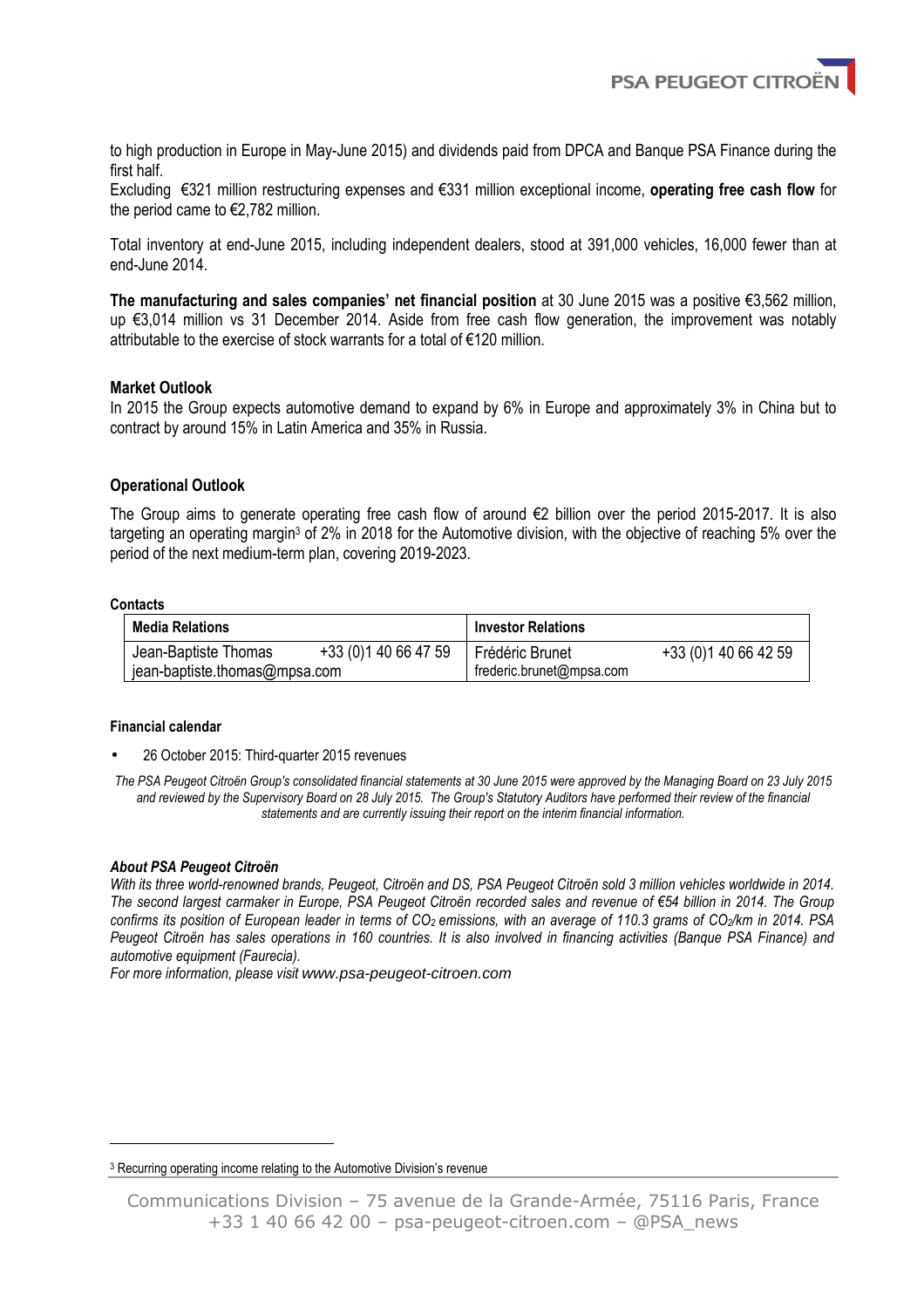# **Appendices**

Comparative information has been restated following the application of IFRS 5.

## *Consolidated income statement*

|                                                                                          |                                      | H1 2014                  |                          |              |                                      | H1 2015                     |                          |              |
|------------------------------------------------------------------------------------------|--------------------------------------|--------------------------|--------------------------|--------------|--------------------------------------|-----------------------------|--------------------------|--------------|
| (in millions of euros)                                                                   | Manufacturing and<br>sales companies | <b>Finance companies</b> | Eliminations             | <b>TOTAL</b> | Manufacturing and<br>sales companies | <b>Finance</b><br>companies | Eliminations             | <b>TOTAL</b> |
| Revenues                                                                                 | 26,882                               | 153                      | (9)                      | 27,026       | 28,772                               | 140                         | (8)                      | 28,904       |
| Recurring operating<br>income/(loss)                                                     | 315                                  | 72                       | ٠                        | 387          | 1,405                                | 19                          | ٠                        | 1,424        |
| Operating Income/(loss)                                                                  | 216                                  | 72                       | ٠                        | 288          | 1,063                                | 19                          | $\overline{\phantom{a}}$ | 1,082        |
| Net financial Income/(loss)                                                              | (344)                                | $\overline{\phantom{a}}$ | ٠                        | (344)        | (341)                                | 5                           | $\overline{\phantom{a}}$ | (336)        |
| Income taxes                                                                             | (115)                                | (39)                     | ٠                        | (154)        | (318)                                | (13)                        |                          | (331)        |
| Share in net earnings of<br>companies at equity                                          | 103                                  | 5                        |                          | 108          | 174                                  | 59                          |                          | 233          |
| Net result from operations to be<br>continued in partnership                             | (5)                                  | 65                       |                          | 60           | 12                                   | 60                          | ٠                        | 72           |
| Consolidated Net Income                                                                  | (145)                                | 103                      | $\overline{\phantom{a}}$ | (42)         | 590                                  | 130                         | $\overline{\phantom{a}}$ | 720          |
| Net Income Group share                                                                   | (213)                                | 97                       | $\overline{2}$           | (114)        | 448                                  | 123                         |                          | 571          |
| Attributable to minority interests                                                       | 68                                   | 6                        | (2)                      | 72           | 142                                  | $\overline{7}$              | $\blacksquare$           | 149          |
| (in euros)                                                                               |                                      |                          |                          |              |                                      |                             |                          |              |
| Basic earnings per €1 par value<br>share attributable to equity<br>holders of the parent |                                      |                          |                          | (0.25)       |                                      |                             |                          | 0.73         |

## *Consolidated balance sheet\**

| Assets                                                       | 31 December 2014                            |                          |              | 30 June 2015 |                                             |                      |              |              |
|--------------------------------------------------------------|---------------------------------------------|--------------------------|--------------|--------------|---------------------------------------------|----------------------|--------------|--------------|
| (in millions of euros)                                       | <b>Manufacturing and</b><br>sales companies | <b>Finance companies</b> | Eliminations | <b>TOTAL</b> | <b>Manufacturing and</b><br>sales companies | Finance<br>companies | Eliminations | <b>TOTAL</b> |
| Total non-current assets                                     | 20.331                                      | 279                      | (5)          | 20.605       | 21.360                                      | 852                  | (4)          | 22,208       |
| Total current assets                                         | 16.526                                      | 6.209                    | (704)        | 22.031       | 20.028                                      | 1,428                | (1, 341)     | 20,115       |
| Total assets of operations to<br>be continued in partnership | 167                                         | 18.529                   | (120)        | 18,576       | b                                           | 10.371               | (59)         | 10,317       |
| <b>TOTAL ASSETS</b>                                          | 37.024                                      | 25.017                   | (829)        | 61.212       | 41.393                                      | 12.651               | (1, 404)     | 52.640       |

# Equity and Liabilities **31 December 2014 30 June 2015**

| (in millions of euros)                                            | Manufacturing and<br>sales companies | <b>Finance companies</b> | Eliminations | <b>TOTAL</b> | Manufacturing and<br>sales companies | Finance<br>companies | <b>Eliminations</b> | <b>TOTAL</b> |
|-------------------------------------------------------------------|--------------------------------------|--------------------------|--------------|--------------|--------------------------------------|----------------------|---------------------|--------------|
| Total equity                                                      |                                      |                          |              | 10.418       |                                      |                      |                     | 11.704       |
| Total non-current liabilities                                     | 11.637                               |                          | (1)          | 11.638       | 11.835                               | (54)                 | (1)                 | 11,780       |
| Total current liabilities                                         | 18.071                               | 13,368                   | (536)        | 30.903       | 20.225                               | 4,921                | (1, 145)            | 24,001       |
| Total liabilities of operations to<br>be continued in partnership | 37                                   | 8,508                    | (292)        | 8,253        |                                      | 5.413                | (258)               | 5,155        |
| <b>TOTAL EQUITY &amp;</b><br><b>LIABILITIES</b>                   |                                      |                          |              | 61,212       |                                      |                      |                     | 52,640       |

**\*Balance sheets by the end of December 2014 and June 2015 declassify assets and liabilities of operations to be continued in partnership. June 2015 balance sheet take into account a scope extension.**